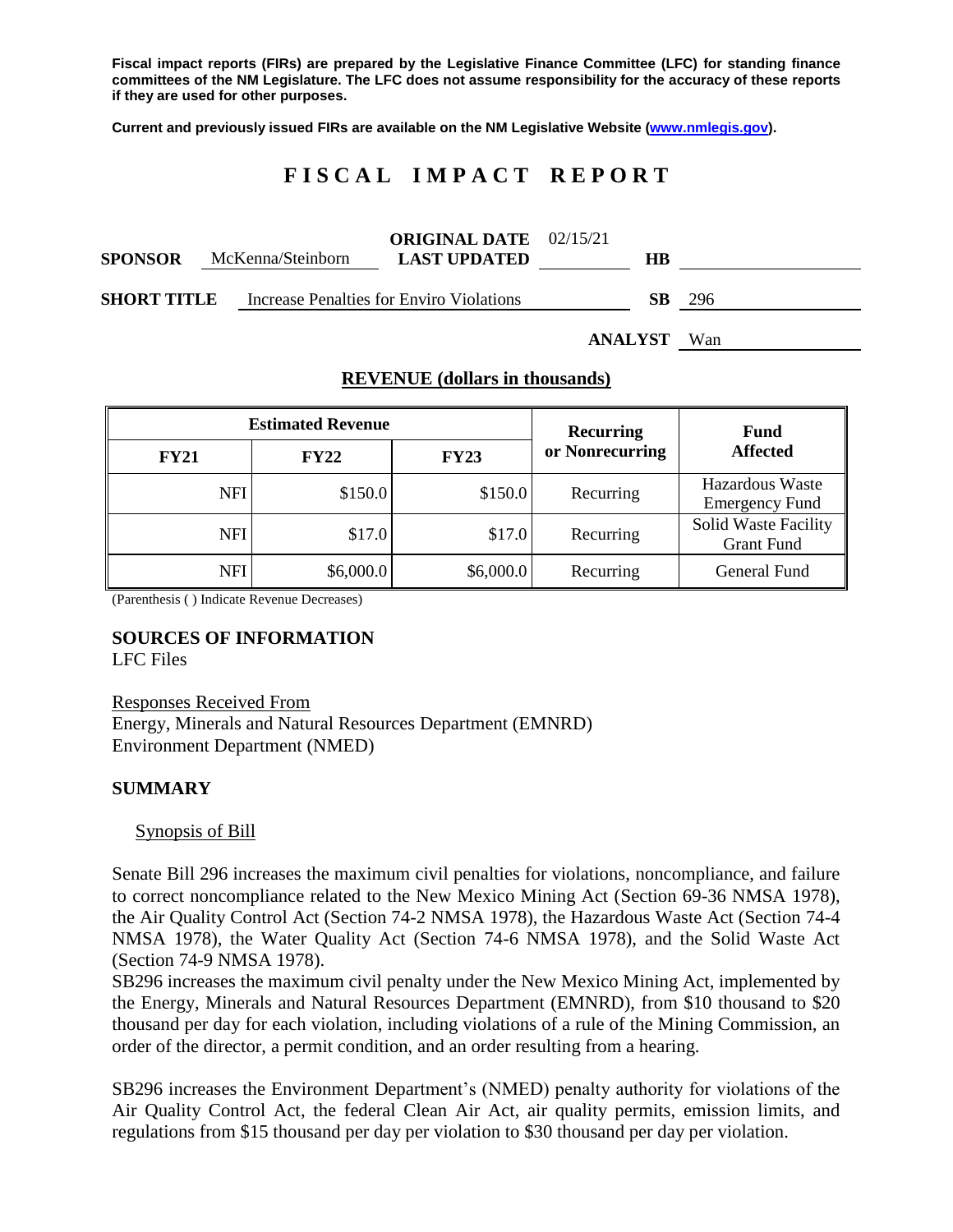The bill also increases NMED's penalty authority under the Hazardous Waste Act as follows:

- For violations of permits, orders requiring corrective actions, and storage tank requirements from \$10 thousand per day to \$20 thousand per day;
- For violations of a compliance order from \$25 thousand per day to \$50 thousand per day; and
- For violations of a compliance order requiring corrective actions to address imminent hazards and protect health and the environment from \$5 thousand per day to \$10 thousand per day.

Under the Water Quality Act, also enforced by NMED, SB296 increases the limits on:

- Enforcement penalties for violations of state or federal water quality permits from \$15 thousand per day to \$30 thousand per day;
- Enforcement penalties for other violations, including violations of a rule or water quality standard, from \$10 thousand per day to \$20 thousand per day;
- Enforcement penalties for violations of a compliance order from \$25 thousand per day to \$50 thousand per day;
- Civil penalties for violations of state or federal water quality permits from \$15 thousand per day to \$30 thousand per day of noncompliance; and
- Civil penalties for other violations, including violations of a rule or water quality standard, from \$10 thousand per day to \$20 thousand per day for each violation.

Finally, SB296 increases NMED's penalty authority for violations of the Solid Waste Act, Solid Waste Rules, or solid waste permit conditions from \$5,000 per day to \$10 thousand per day, and for violations of a compliance order under the Solid Waste Act from \$10 thousand per day to \$20 thousand per day.

The effective date of this bill is July 1, 2021.

## **FISCAL IMPLICATIONS**

EMNRD reports that penalties collected under the Mining Act are infrequent and do not provide a significant amount of revenue.

Penalties imposed under the Air Quality Control Act and the Water Quality Act are credited to the general fund, and the proposed increases to these penalty limits is projected by NMED to increase recurring general fund revenue by \$6 million.

The proposed increases to Hazardous Waste Act penalty caps are projected by NMED to increase recurring revenue to the hazardous waste emergency fund by \$150 thousand. This fund is managed by NMED and is used for emergency response and remediation activities to immediately prevent exposure of the public to hazardous substances and to prevent releases into the environment.

NMED projects increasing penalty limits under the Solid Waste Act will increase recurring revenue to the solid waste facility grant fund by \$17 thousand. This fund supports grant awards to communities for local infrastructure projects that improve safe solid waste management at solid waste facilities.